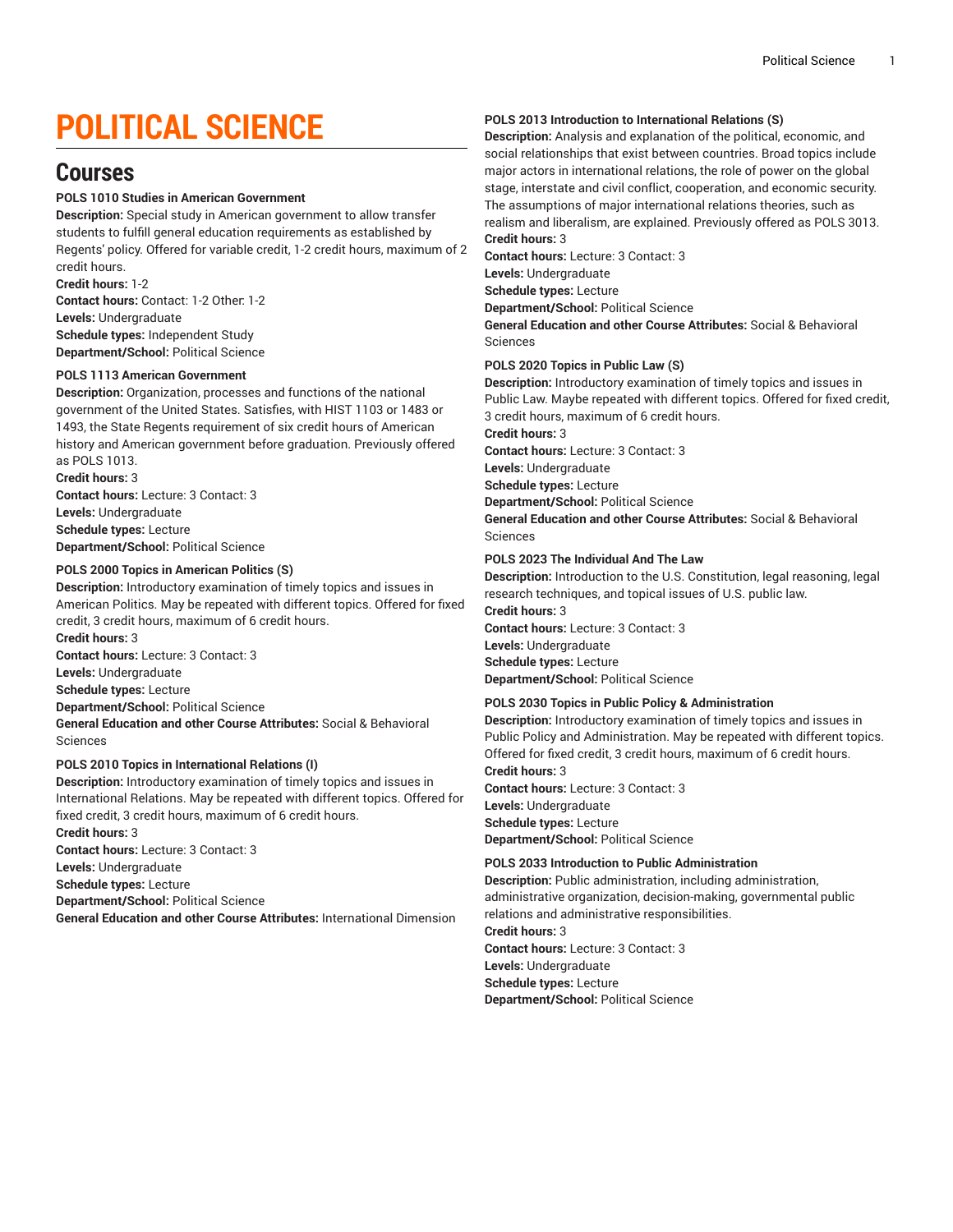#### **POLS 2110 Topics in Comparative Politics (I)**

**Description:** Introductory examination of timely topics and issues in Comparative Politics. May be repeated with different topics. Offered for fixed credit, 3 credit hours, maximum of 6 credit hours.

**Credit hours:** 3

**Contact hours:** Lecture: 3 Contact: 3 **Levels:** Undergraduate

**Schedule types:** Lecture

**Department/School:** Political Science

**General Education and other Course Attributes:** International Dimension

#### **POLS 2113 Introduction to Comparative Politics (IS)**

**Description:** A study of the domestic politics, society, and economies in countries around the world. **Credit hours:** 3

**Contact hours:** Lecture: 3 Contact: 3

**Levels:** Undergraduate

**Schedule types:** Lecture

**Department/School:** Political Science

**General Education and other Course Attributes:** International Dimension, Social & Behavioral Sciences

#### **POLS 2213 Fundamentals of Political Science**

**Description:** This course provides an overview of Political Science as a field of study, and it provides students with basic research literacy and other skills essential to success as a Political Science major. **Credit hours:** 3

**Contact hours:** Lecture: 3 Contact: 3 **Levels:** Undergraduate **Schedule types:** Lecture **Department/School:** Political Science

## **POLS 2313 Social Justice Politics (D)**

**Description:** This course examines race, ethnicity, class, gender, sexuality, religion, age, ability, and in a number of realms, particularly the political. Specific social justice issues discussed include immigration reform, religious accommodations in the workplace, the gender gap In wages and political office holding, income and wealth inequality, racial and ethnic discrimination, same-sex marriage, ageism and disability access. **Credit hours:** 3

**Contact hours:** Lecture: 3 Contact: 3 **Levels:** Undergraduate **Schedule types:** Lecture **Department/School:** Political Science **General Education and other Course Attributes:** Diversity

#### **POLS 2890 Honors Experience in Political Science**

**Prerequisites:** Honors Program participation and concurrent enrollment in a designated Political Science course.

**Description:** A supplemental Honors experience in Political Science to partner concurrently with designated Political Science course(s). This course adds a different intellectual dimension to the designated course(s). Offered for fixed credit, 3 credit hours, maximum of 6 credit hours.

**Credit hours:** 1

**Contact hours:** Lecture: 1 Contact: 1 **Levels:** Undergraduate **Schedule types:** Lecture **Department/School:** Political Science **General Education and other Course Attributes:** Honors Credit

#### **POLS 2993 Honors Tutorial in Political Science**

**Prerequisites:** POLS 1113. Honors standing, and invitation by head of department.

**Description:** For the special needs of the sophomore-level honors student majoring in political science who wishes to study individualized topics at an accelerated pace in a tutorial format. After mastering basic principles in an area of interest the student will conduct independent research under close faculty supervision and prepare a report or reports. **Credit hours:** 3

**Contact hours:** Contact: 3 Other: 3 **Levels:** Undergraduate **Schedule types:** Independent Study **Department/School:** Political Science

## **POLS 3003 The Soviet Union: History, Society and Culture(IS)**

**Description:** A comprehensive view of the Soviet Union, stressing those issues in the political, economic, technological, geographical and cultural spheres which are most relevant to the current situation. Accessible to beginning undergraduates. Same course as HIST 3003 & RUSS 3003. **Credit hours:** 3

**Contact hours:** Lecture: 3 Contact: 3 **Levels:** Undergraduate **Schedule types:** Lecture **Department/School:** Political Science

**General Education and other Course Attributes:** International Dimension, Social & Behavioral Sciences

## **POLS 3033 International Law**

**Description:** International laws between countries arise from customary law, treaties, and other international agreements. This course examines international law surrounding international diplomacy, conflict, organizations, and the international political reasons for the creation, compliance, and violation of such laws. **Credit hours:** 3

**Contact hours:** Lecture: 3 Contact: 3 **Levels:** Undergraduate **Schedule types:** Lecture **Department/School:** Political Science

## **POLS 3053 Introduction to Central Asia Studies (IS)**

**Description:** A comprehensive view of newly-emerged Central Asian states examining the history, politics, economics, geography, and culture of Azerbaijan, Kazakhstan, Kyrgyzstan, Tajikistan, Turkmenistan and Uzbekistan as reflected in their thoughts, religion, literature, and architecture, in the past, and the strategic importance of their natural wealth for the present and future. Same course as GEOG 3053, GLST 3053, HIST 3053 & RUSS 3053.

**Credit hours:** 3

**Contact hours:** Lecture: 3 Contact: 3 **Levels:** Undergraduate **Schedule types:** Lecture **Department/School:** Political Science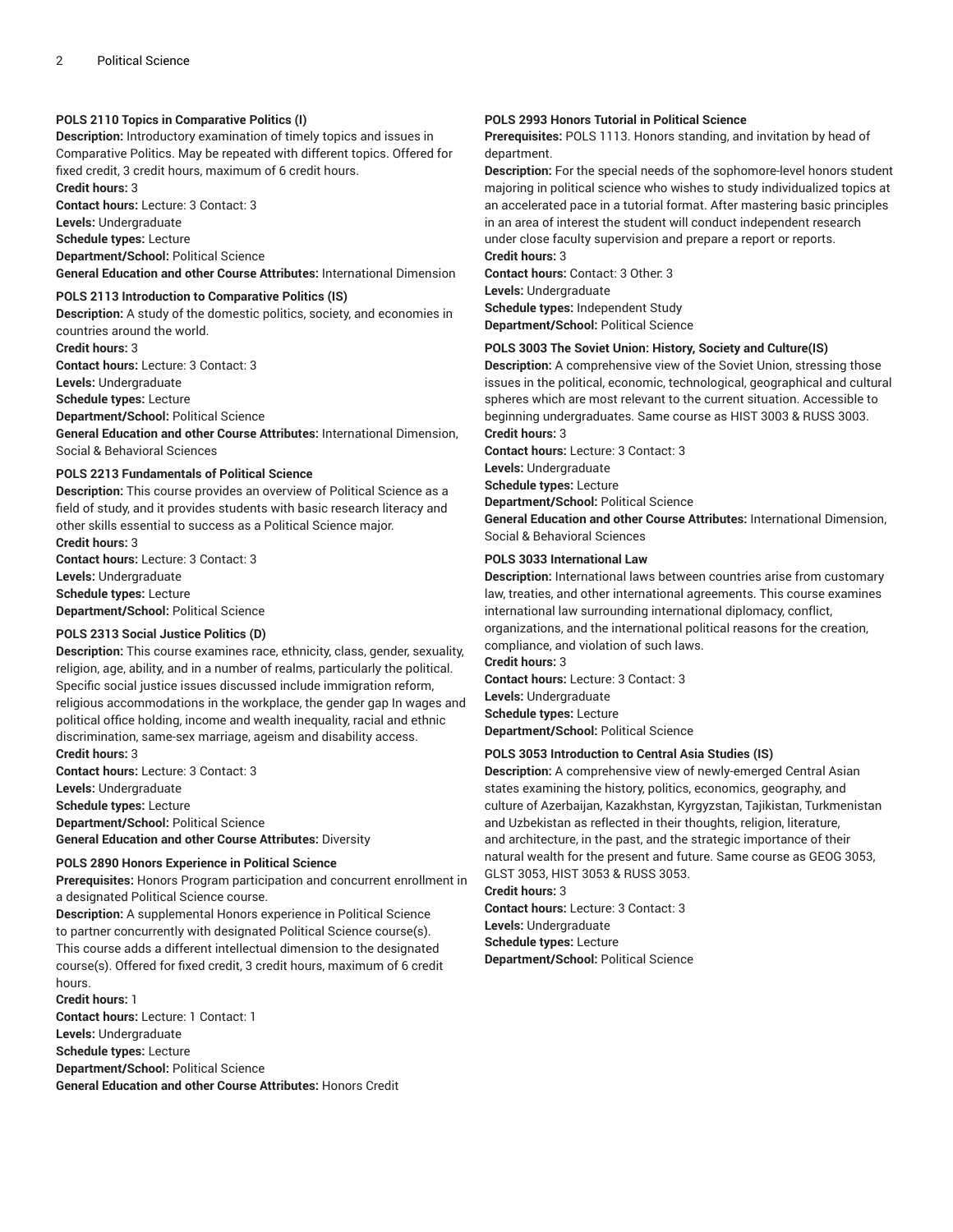#### **POLS 3090 Teaching Practicum**

#### **Prerequisites:** Consent of instructor.

**Description:** For outstanding students. Students will work with a faculty instructor and assist in many aspects of teaching including guest lecturing, offering study sessions, office hours, among other duties as determined by instructor. May involve meetings and written paper(s). Offered for variable credit, 1-6 credit hours, maximum of 6 credit hours. **Credit hours:** 1-6

**Contact hours:** Contact: 1-6 Other: 1-6 **Levels:** Undergraduate

**Schedule types:** Independent Study **Department/School:** Political Science

## **POLS 3100 Political Science Internship**

**Prerequisites:** Consent of department.

**Description:** Internship education experience in a specific subfield in the discipline of political science. Offered for variable credit, 1-6 credit hours, maximum of 6 credit hours.

**Credit hours:** 1-6

**Contact hours:** Contact: 1-6 Other: 1-6 **Levels:** Undergraduate **Schedule types:** Independent Study **Department/School:** Political Science

#### **POLS 3101 Oklahoma Intercollegiate Legislature**

**Description:** OSU Oklahoma Intercollegiate Legislature provides students with hands on experience in the legislative process. It is a mock legislature with the intended goal of passing bills and learning parliamentary procedure. Students learn how to research and draft legislation, build coalitions, and debate the merits of their bills. Participation in O.I.L. gives students a behind the scenes look at how state government conducts business. The result is academic learning in a real world setting. This course is a pass/fail grade. Offered for fixed credit, 1 credit hour. **Credit hours:** 1

**Contact hours:** Lecture: 1 Contact: 1 **Levels:** Undergraduate **Schedule types:** Lecture **Department/School:** Political Science

#### **POLS 3103 Introduction to Political Inquiry**

**Prerequisites:** Sophomore, Junior and Senior standing. **Description:** The scope and methods of political science. Scientific methodology applied to political phenomena, hypothesis, measurement, literature review, research designs, introductory data analysis and writing in political science. Previously offered as POLS 4003. **Credit hours:** 3 **Contact hours:** Lecture: 3 Contact: 3

**Levels:** Undergraduate **Schedule types:** Lecture **Department/School:** Political Science

#### **POLS 3123 Russian & Eurasian Politics (I)**

**Description:** An overview of the major political, social, and economic challenges facing Russia and its neighbors. **Credit hours:** 3 **Contact hours:** Lecture: 3 Contact: 3 **Levels:** Undergraduate **Schedule types:** Lecture **Department/School:** Political Science **General Education and other Course Attributes:** International Dimension

#### **POLS 3143 European Politics (I)**

**Description:** An overview of the major political, social, and economic challenges facing European countries. **Credit hours:** 3 **Contact hours:** Lecture: 3 Contact: 3 **Levels:** Undergraduate **Schedule types:** Lecture **Department/School:** Political Science

**General Education and other Course Attributes:** International Dimension

#### **POLS 3163 African Politics (I)**

**Description:** An overview of the major political, social, and economic challenges facing African countries. **Credit hours:** 3 **Contact hours:** Lecture: 3 Contact: 3 **Levels:** Undergraduate **Schedule types:** Lecture **Department/School:** Political Science **General Education and other Course Attributes:** International Dimension

#### **POLS 3193 Latin American Politics (IS)**

**Description:** An overview of the major political, social, and economic challenges facing Latin American countries. **Credit hours:** 3 **Contact hours:** Lecture: 3 Contact: 3 **Levels:** Undergraduate **Schedule types:** Lecture **Department/School:** Political Science **General Education and other Course Attributes:** International Dimension, Social & Behavioral Sciences

#### **POLS 3223 Asian Politics**

**Description:** An overview of the major political, social, and economic challenges facing Asian countries. **Credit hours:** 3 **Contact hours:** Lecture: 3 Contact: 3 **Levels:** Undergraduate **Schedule types:** Lecture **Department/School:** Political Science

#### **POLS 3313 Middle Eastern Politics**

**Description:** An overview of the major political, social, and economic challenges facing Middle Eastern countries. **Credit hours:** 3 **Contact hours:** Lecture: 3 Contact: 3 **Levels:** Undergraduate **Schedule types:** Lecture **Department/School:** Political Science

#### **POLS 3353 Political Parties**

**Description:** An examination of political parties, including the role of parties in elections and government, how parties have changed through time, why there are only two major parties in the United States, and what factors influence how parties behave. **Credit hours:** 3

**Contact hours:** Lecture: 3 Contact: 3 **Levels:** Undergraduate **Schedule types:** Lecture

**Department/School:** Political Science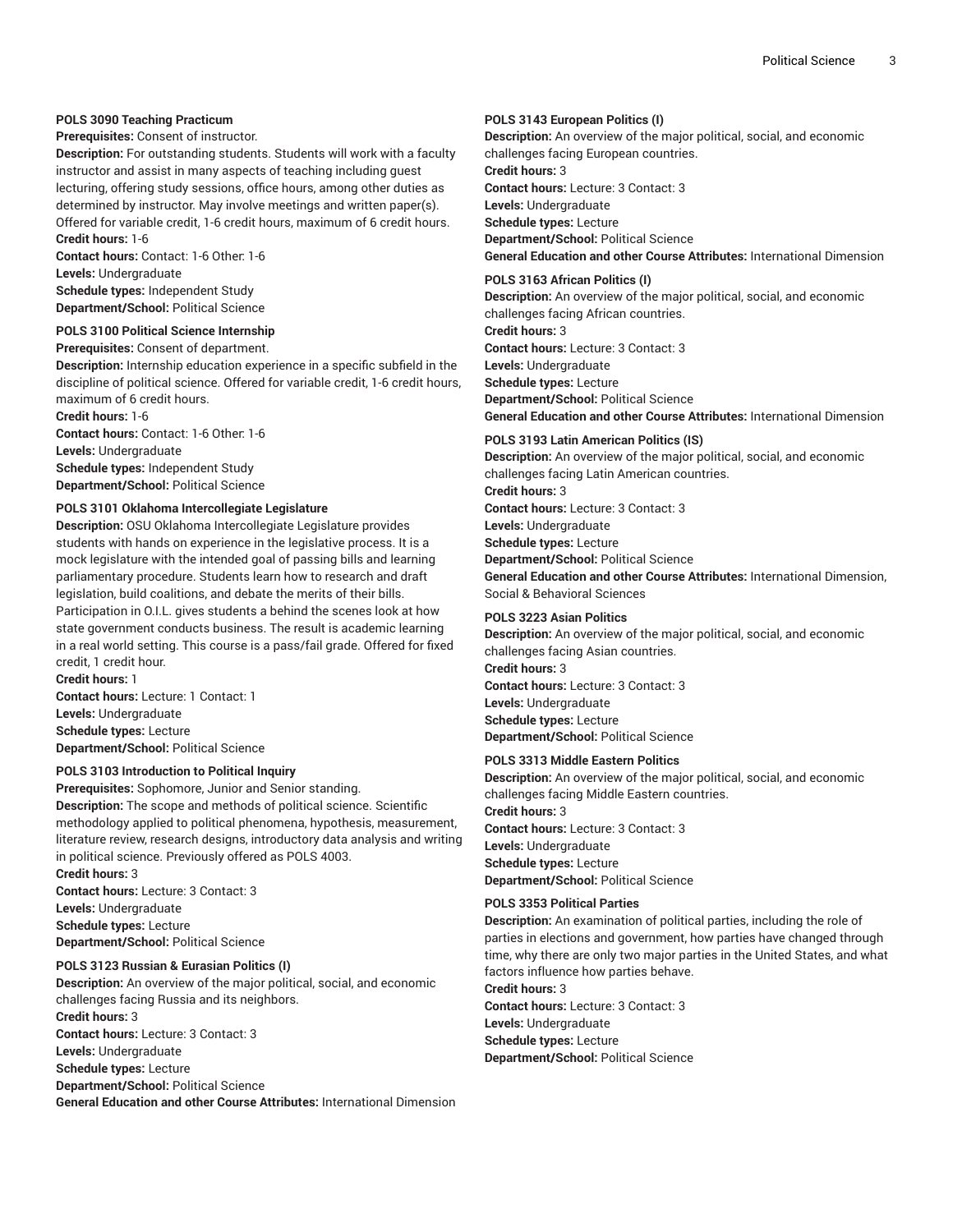#### **POLS 3423 Voting and Elections**

**Description:** Electoral systems and their relationship to political development, political socialization, issue emergence, voting patterns and electoral cycles.

**Credit hours:** 3

**Contact hours:** Lecture: 3 Contact: 3 **Levels:** Undergraduate **Schedule types:** Lecture

**Department/School:** Political Science

#### **POLS 3443 Pol Campaigns And Candidacy**

**Description:** Planning, fundraising, targeting, public opinion, support operations, voter contact, the mass media and candidate activities. Previously offered as POLS 3414. **Credit hours:** 3

**Contact hours:** Lecture: 3 Contact: 3 **Levels:** Undergraduate **Schedule types:** Lecture **Department/School:** Political Science

#### **POLS 3453 U.S. Congress**

**Description:** The power and organization of legislatures, as well as the selection and behavior of legislators. Special attention given to the U.S. Congress.

**Credit hours:** 3 **Contact hours:** Lecture: 3 Contact: 3 **Levels:** Undergraduate **Schedule types:** Lecture **Department/School:** Political Science

#### **POLS 3483 The American Presidency**

**Description:** The politics of presidential selection, removal and succession; formal and informal powers of the president; relations with Congress, the national judiciary and national executive branch; proposed reforms and the vice-presidency. **Credit hours:** 3 **Contact hours:** Lecture: 3 Contact: 3 **Levels:** Undergraduate **Schedule types:** Lecture

**Department/School:** Political Science

#### **POLS 3493 Public Policy**

**Prerequisites:** Any one of POLS 1013, POLS 2033, ECON 1113. **Description:** Identification of policy options open to policy makers and examination of measurements and rationales underlying governmental programs. May not be used for degree credit with POLS 5613. **Credit hours:** 3 **Contact hours:** Lecture: 3 Contact: 3

**Levels:** Undergraduate **Schedule types:** Lecture

**Department/School:** Political Science

## **POLS 3513 Public Opinion and Polling**

**Description:** The nature of public opinion. Public opinion polling, the factors influencing opinion formation, and the effects of public opinion on policy and policy makers.

**Credit hours:** 3 **Contact hours:** Lecture: 3 Contact: 3 **Levels:** Undergraduate **Schedule types:** Lecture **Department/School:** Political Science

## **POLS 3523 Money, Media And Politics**

**Prerequisites:** POLS 1113.

**Description:** Techniques used by successful candidates for elective office to present their positions to the voting public. Beginning with the basic elements of fundraising exploration of current campaign finance laws, funding techniques and campaign budgeting. Message development, media production and ad placement. Preparation of a fundraising strategy.

**Credit hours:** 3 **Contact hours:** Lecture: 3 Contact: 3 **Levels:** Undergraduate **Schedule types:** Lecture **Department/School:** Political Science

## **POLS 3533 Lobbying: the Art of Influence and Manipulation**

**Prerequisites:** POLS 1113.

**Description:** An exploration of how political scientists understand organized interests and their lobbying and grassroots activities. Traverses topics such as the origin of interests, collective action problems, lobbying techniques, and grassroots activism. Explores political action in multiple venues. Discusses the influence of groups in government.

**Credit hours:** 3 **Contact hours:** Lecture: 3 Contact: 3 **Levels:** Undergraduate **Schedule types:** Lecture **Department/School:** Political Science

#### **POLS 3613 State and Local Government**

**Description:** Political processes, government and administration of American states, cities and counties; special emphasis on Oklahoma. **Credit hours:** 3

**Contact hours:** Lecture: 3 Contact: 3 **Levels:** Undergraduate **Schedule types:** Lecture **Department/School:** Political Science

#### **POLS 3663 Introduction to Political Thought**

**Description:** The teachings of the three lasting traditions of Western political thought: classical, Christian and modern.

**Credit hours:** 3 **Contact hours:** Lecture: 3 Contact: 3 **Levels:** Undergraduate **Schedule types:** Lecture **Department/School:** Political Science

#### **POLS 3683 Politics in Contemporary Film**

**Prerequisites:** POLS 1113. **Description:** The effect of politics on contemporary film. Exploration of the often subtle political imagery and symbolism contained in film. **Credit hours:** 3 **Contact hours:** Lecture: 3 Contact: 3 **Levels:** Undergraduate **Schedule types:** Lecture **Department/School:** Political Science

#### **POLS 3893 Terrorism & Counterterrorism**

**Description:** This course examines the definition, causes, and consequences of terrorist activity. Special emphasis will also be given to key domestic and international counterterrorism responses. **Credit hours:** 3 **Contact hours:** Lecture: 3 Contact: 3 **Levels:** Undergraduate **Schedule types:** Lecture **Department/School:** Political Science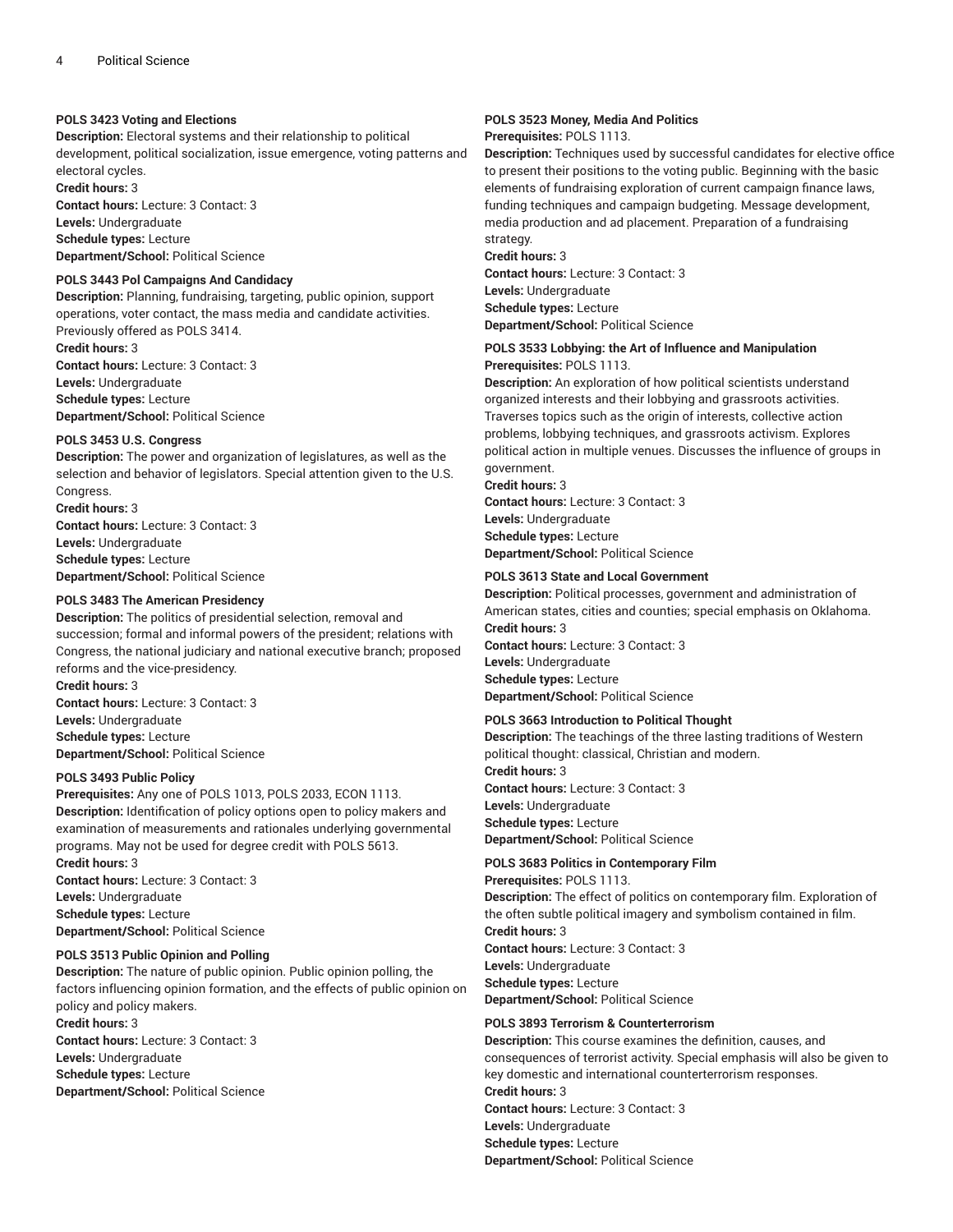## **POLS 3953 Minorities in the American Political System (DS)**

**Prerequisites:** POLS 1113.

**Description:** Examination of mass and elite level behavior of minorities in the contemporary U.S. political system.

**Credit hours:** 3

**Contact hours:** Lecture: 3 Contact: 3

**Levels:** Undergraduate

**Schedule types:** Lecture

**Department/School:** Political Science

**General Education and other Course Attributes:** Diversity, Social & Behavioral Sciences

#### **POLS 3963 State Courts and the Bar**

**Description:** This course will cover the various constraints that exist within the decision-making outcomes of state courts, as well as the institutional biases found within state run criminal justice systems. It looks at the increasingly partisan nature of state court election cycles and the contemporary status of the legal academy, the Bar, and the economics of law firms. It will be particularly useful to those students thinking about continuing their education with the pursuit of a law degree.

#### **Credit hours:** 3

**Contact hours:** Lecture: 3 Contact: 3 **Levels:** Undergraduate **Schedule types:** Lecture **Department/School:** Political Science

## **POLS 3973 Race, Politics and Sports (D)**

**Prerequisites:** POLS 1113.

**Description:** Historical, as well as the contemporary relationship, between race, politics and sports in the U.S. political system. **Credit hours:** 3

**Contact hours:** Lecture: 3 Contact: 3 **Levels:** Undergraduate **Schedule types:** Lecture **Department/School:** Political Science **General Education and other Course Attributes:** Diversity

#### **POLS 3983 Courts and Judicial Process (S)**

**Description:** The American judiciary and legal process from a political perspective with particular emphasis on judicial organization and powers, recruitment, fact-finding, decision-making, impact of decisions, the legal profession and relations among courts. Oklahoma judicial organization. **Credit hours:** 3

**Contact hours:** Lecture: 3 Contact: 3 **Levels:** Undergraduate **Schedule types:** Lecture **Department/School:** Political Science **General Education and other Course Attributes:** Social & Behavioral Sciences

#### **POLS 3993 Legal Research And Analysis**

**Prerequisites:** POLS 2023 or HONR 2013.

**Description:** Introduction to legal research methods, including state and federal reported cases, digests, annotated codes, state and federal administrative regulations, and computerized legal research, as well as an introduction to legal reasoning and analysis and the preparation of case briefs and memoranda.

**Credit hours:** 3 **Contact hours:** Lecture: 3 Contact: 3 **Levels:** Undergraduate **Schedule types:** Lecture **Department/School:** Political Science

#### **POLS 4000 Advanced Topics in American Politics**

**Prerequisites:** POLS 1113 or consent of instructor.

**Description:** In-depth examination of critical topics and issues in American politics, including American political behavior and political leadership. May be repeated with different topics. May not be used for degree credit with POLS 5710. Offered for variable credit, 3 credit hours, maximum of 9 credit hours.

**Credit hours:** 3

**Contact hours:** Lecture: 3 Contact: 3 **Levels:** Undergraduate **Schedule types:** Lecture **Department/School:** Political Science

#### **POLS 4010 Advanced Topics in International Relations**

**Prerequisites:** POLS 2013 or POLS 2113 or consent of instructor. **Description:** In-depth examination of critical topics and issues in International Relations. May be repeated with different topics. Offered for fixed credit, 3 credit hours, maximum of 6 credit hours. May not be used for degree credit with POLS 5210.

**Credit hours:** 3

**Contact hours:** Lecture: 3 Contact: 3 **Levels:** Undergraduate **Schedule types:** Lecture **Department/School:** Political Science

#### **POLS 4013 American Foreign Policy**

**Description:** An introduction to the history of America's foreign policy (with an emphasis on foreign relations since WWII), the dominant themes and goals of American foreign policy throughout time, contemporary issues that face the United States, and how foreign policy is made and enforced. May not be used for degree credit with POLS 5153. **Credit hours:** 3

**Contact hours:** Lecture: 3 Contact: 3 **Levels:** Undergraduate **Schedule types:** Lecture **Department/School:** Political Science

#### **POLS 4020 Advanced Topics in Comparative Politics**

**Prerequisites:** POLS 2013 or POLS 2113 or consent of instructor. **Description:** In-depth examination of critical topics and issues in Comparative Politics. May be repeated with different topics. Offered for fixed credit, 3 credit hours, maximum of 6 credit hours. May not be used for degree credit with POLS 5410.

**Credit hours:** 3

**Contact hours:** Lecture: 3 Contact: 3 **Levels:** Undergraduate **Schedule types:** Lecture **Department/School:** Political Science

## **POLS 4023 Security Analysis and Briefing**

**Description:** The purpose of this course is to introduce students to the world of intelligence analysis. Students will gain a basic understanding of the different types of intelligence, the way intelligence is analyzed, and the ways that analysts present their findings to the consumer. The course will develop critical thinking techniques and apply them to both hypothetical and real-world problems with a focus on the techniques used by professionals to present the results of their analyses. May not be used for degree credit with POLS 5223.

**Credit hours:** 3

**Contact hours:** Lecture: 3 Contact: 3 **Levels:** Undergraduate **Schedule types:** Lecture **Department/School:** Political Science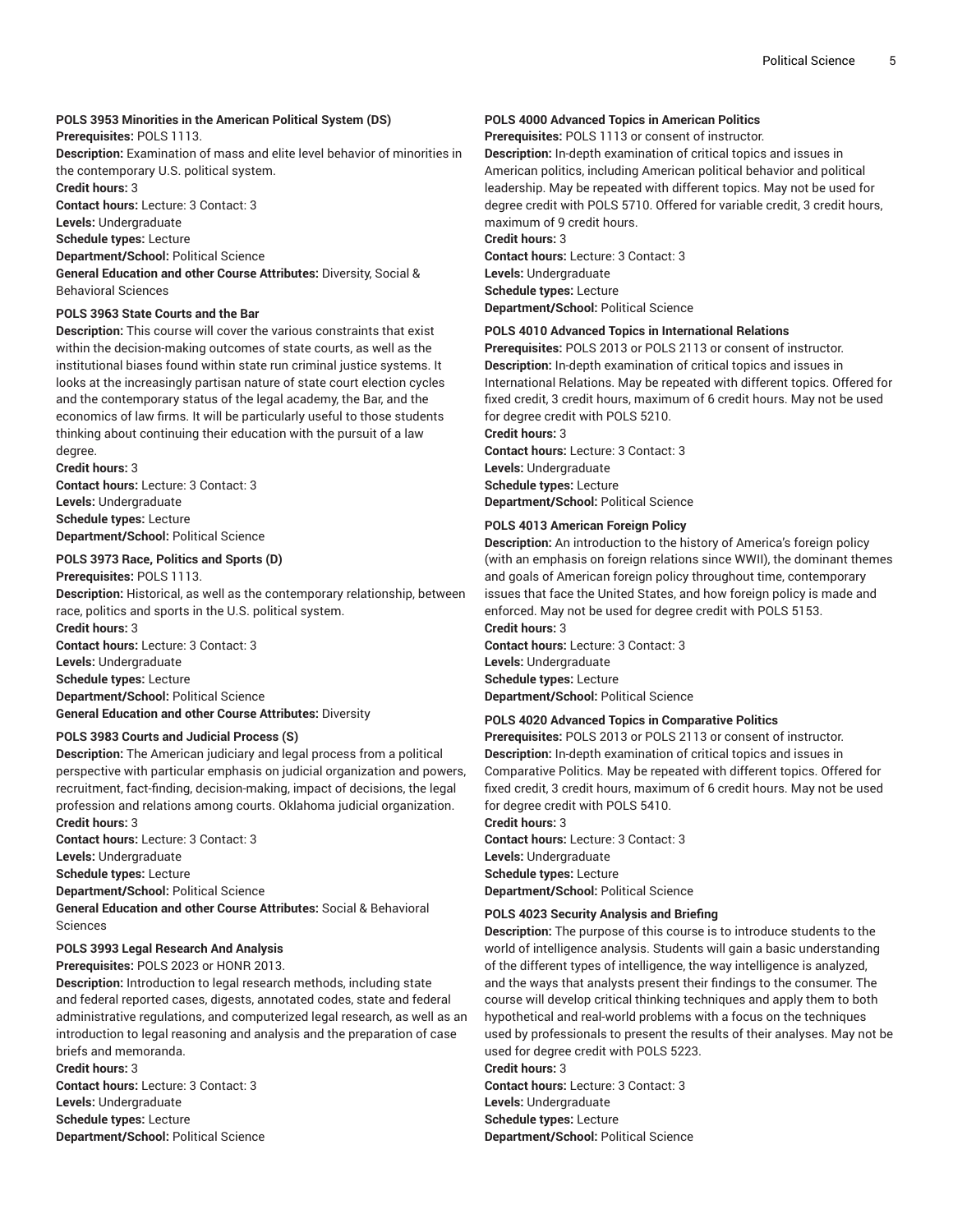#### **POLS 4033 Civil Wars (I)**

#### **Prerequisites:** POLS 1113.

**Description:** This course focuses on civil wars, insurgencies, and other conflicts that occur within the borders of countries. The course intends to present current theories and understanding of civil wars that can inform the examination and explanation of such conflicts, including why conflicts start, how conflicts end, the goals and strategies of rebel groups and governments, and the long-term effects of conflict are critical to forming domestic and international policies that provide peaceful alternatives to violence.

**Credit hours:** 3

**Contact hours:** Lecture: 3 Contact: 3 **Levels:** Undergraduate **Schedule types:** Lecture **Department/School:** Political Science

**General Education and other Course Attributes:** International Dimension

#### **POLS 4043 Global Political Economy**

**Description:** An introduction to the major players, challenges, and theories shaping the modern global economy. Topics include economic development, globalization, trade, and foreign investment. May not be used for degree credit with INTL 5043. Previously offered as POLS 3043. **Credit hours:** 3

**Contact hours:** Lecture: 3 Contact: 3 **Levels:** Undergraduate **Schedule types:** Lecture **Department/School:** Political Science

#### **POLS 4053 War And World Politics (I)**

**Description:** Students are introduced to the scientific study of war. Topics include why countries engage in conflict, the conduct of war, the ways in which wars end, and how peace is maintained between former rivals. **Credit hours:** 3

**Contact hours:** Lecture: 3 Contact: 3 **Levels:** Undergraduate **Schedule types:** Lecture **Department/School:** Political Science **General Education and other Course Attributes:** International Dimension

#### **POLS 4100 Problems of Government, Politics and Public Policy**

**Description:** Special problem areas of government, politics and public policy concentrating on topics not covered in other departmental course offerings. May not be used for degree credit with POLS 5100. Offered for variable credit, 1-6 credit hours, maximum of 6 credit hours.

**Credit hours:** 1-6 **Contact hours:** Contact: 1-6 Other: 1-6 **Levels:** Undergraduate **Schedule types:** Independent Study **Department/School:** Political Science

#### **POLS 4113 International Organization**

**Description:** The last one hundred years have seen the rise of international organizations. This class explores the reasons for this proliferation, as well as the impact of organizations such as the United Nations, North Atlantic Treaty Organization, etc. for the conduct of international relations. May not be used for degree credit with POLS 5163. **Credit hours:** 3

**Contact hours:** Lecture: 3 Contact: 3 **Levels:** Undergraduate **Schedule types:** Lecture **Department/School:** Political Science

#### **POLS 4223 Social Movements**

**Prerequisites:** POLS 1113.

**Description:** A study of the origins, activities, and impact of political and social movements. Students examine these theories and concepts by learning about several contemporary movements from other countries and the United States. **Credit hours:** 3

**Contact hours:** Lecture: 3 Contact: 3 **Levels:** Undergraduate **Schedule types:** Lecture **Department/School:** Political Science

#### **POLS 4333 Improving Democracy: How to Reform Government by the People (S)**

**Description:** This course encourages students to think critically and creatively about political institutions in order to improve democracy. This course gives students the opportunity to explore prominent political reform proposals and their merits, as well as an opportunity to practice skills such as the ability to evaluate complex organizations in order to improve outcomes.

**Credit hours:** 3

**Contact hours:** Lecture: 3 Contact: 3

**Levels:** Undergraduate

**Schedule types:** Lecture

**Department/School:** Political Science

**General Education and other Course Attributes:** Social & Behavioral Sciences

#### **POLS 4353 Administrative Law**

**Description:** Legal powers, limits, and procedures of administrative agencies with emphasis on federal and state administrative procedure acts. May not be used for degree credit with POLS 5713.

**Credit hours:** 3 **Contact hours:** Lecture: 3 Contact: 3 **Levels:** Undergraduate **Schedule types:** Lecture **Department/School:** Political Science

#### **POLS 4363 Environmental Law And Policy**

**Description:** Statutory law, case law, and administrative practices relating to regulation of the environment including environmental impact statements, pollution, public lands, and preservation law. May not be used for degree credit with POLS 5633.

**Credit hours:** 3

**Contact hours:** Lecture: 3 Contact: 3 **Levels:** Undergraduate **Schedule types:** Lecture **Department/School:** Political Science

## **POLS 4403 Urban Politics and Management**

**Description:** Problems of governing and managing American metropolitan areas. May not be used for degree credit with POLS 5323. **Credit hours:** 3 **Contact hours:** Lecture: 3 Contact: 3 **Levels:** Undergraduate **Schedule types:** Lecture **Department/School:** Political Science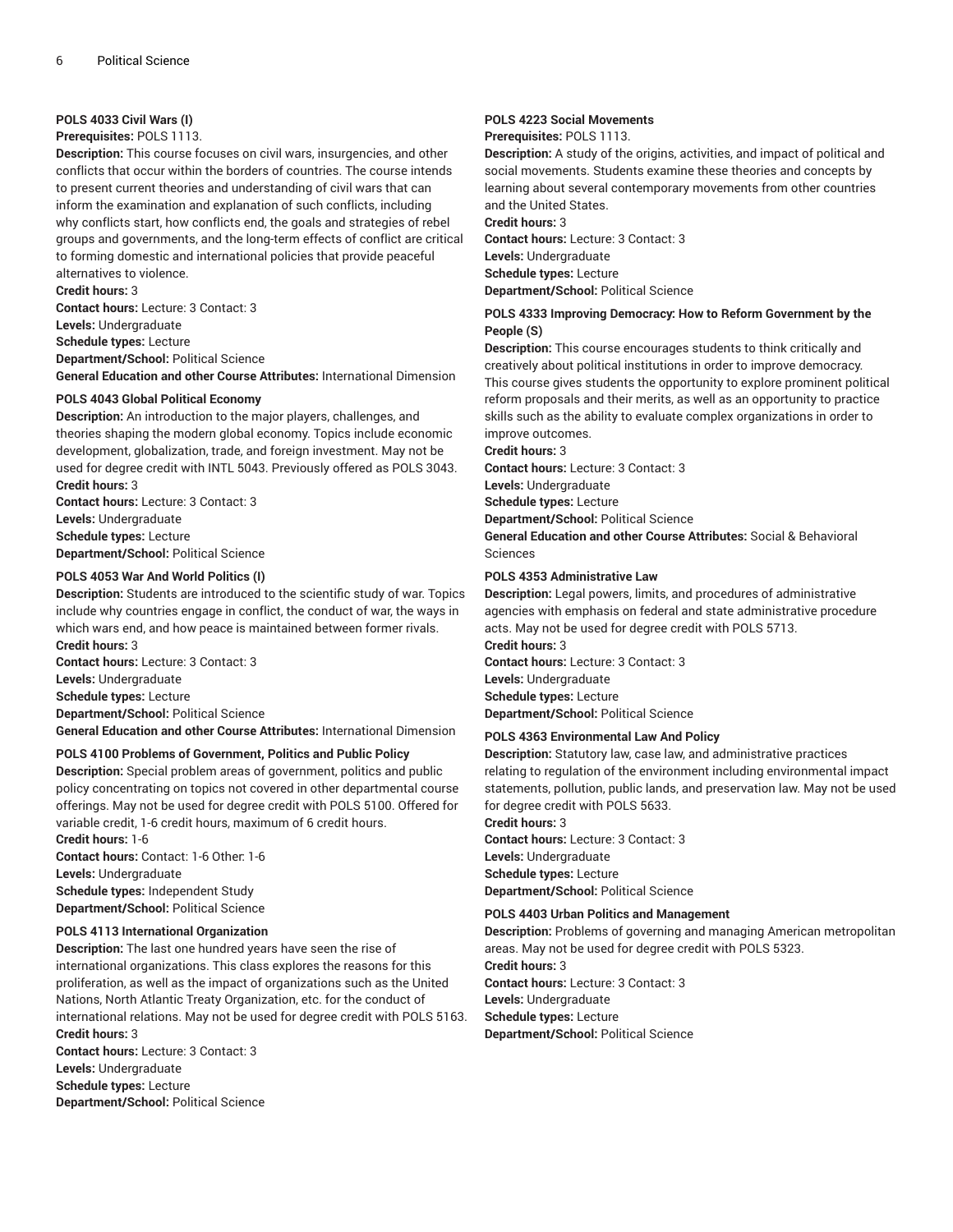#### **POLS 4413 Government Budgeting**

**Description:** The politics, planning and administration of government budgets. May not be used for degree credit with POLS 5320. **Credit hours:** 3

**Contact hours:** Lecture: 3 Contact: 3 **Levels:** Undergraduate **Schedule types:** Lecture **Department/School:** Political Science

#### **POLS 4453 Public Personnel Administration**

**Description:** Problems, processes, and procedures of public personnel administration. May not be used for degree credit with POLS 5333. **Credit hours:** 3

**Contact hours:** Lecture: 3 Contact: 3 **Levels:** Undergraduate **Schedule types:** Lecture **Department/School:** Political Science

#### **POLS 4553 American Political Thought**

**Description:** A survey of the major developments in American political thought from the Colonial period to the present, followed by a topical analysis of important recent theoretical developments in political science.

**Credit hours:** 3 **Contact hours:** Lecture: 3 Contact: 3 **Levels:** Undergraduate **Schedule types:** Lecture **Department/School:** Political Science

#### **POLS 4573 Democratic Theory**

**Description:** Investigates the origins, development, and continuing challenges of theories of democratic government, with particular emphasis on the American political tradition. Topics include citizenship, accountability, voting and elections, federalism, and institutional design. **Credit hours:** 3

**Contact hours:** Lecture: 3 Contact: 3 **Levels:** Undergraduate **Schedule types:** Lecture **Department/School:** Political Science

#### **POLS 4593 Natural Resources and Environmental Policy**

**Description:** Current issues in the law, politics and administration of energy, land, water, mineral and other natural resources policy with particular emphasis on relations to environmental policies and law. May not be used for degree credit with POLS 5620. **Credit hours:** 3

**Contact hours:** Lecture: 3 Contact: 3 **Levels:** Undergraduate **Schedule types:** Lecture **Department/School:** Political Science

#### **POLS 4623 Oklahoma Politics (S)**

**Prerequisites:** POLS 1113.

**Description:** Introduction to Oklahoma Politics. Topics include the evolution of Oklahoma political institutions; the struggle to shape the Oklahoma political culture with special attention to the role of race and woman suffrage; political issues; the structure of Oklahoma political institutions at the state and local levels; and elections. **Credit hours:** 3

**Contact hours:** Lecture: 3 Contact: 3 **Levels:** Undergraduate **Schedule types:** Lecture **Department/School:** Political Science **General Education and other Course Attributes:** Social & Behavioral Sciences

#### **POLS 4653 Contemporary Political Thought**

**Description:** An analysis of 19th and 20th century political ideas, with emphasis on the rise and fall of ideologies along side controversies over relativism, positivism, pragmatism, and resurgent religious faiths. **Credit hours:** 3

**Contact hours:** Lecture: 3 Contact: 3 **Levels:** Undergraduate **Schedule types:** Lecture **Department/School:** Political Science

#### **POLS 4670 Advanced Topics in Political Theory**

**Description:** In-depth examination of critical topics and issues in classic, modern, or American political theory. May be repeated with different topics. Offered for fixed credit, 3 credit hours, maximum of 6 credit hours. **Credit hours:** 3

**Contact hours:** Lecture: 3 Contact: 3 **Levels:** Undergraduate **Schedule types:** Lecture

**Department/School:** Political Science

#### **POLS 4693 Gender and Politics**

**Description:** Changing role of women in government and politics. Voting behavior, public opinion, women in government, and the women's movement.

**Credit hours:** 3 **Contact hours:** Lecture: 3 Contact: 3 **Levels:** Undergraduate **Schedule types:** Lecture **Department/School:** Political Science

#### **POLS 4903 Senior Capstone Seminar**

**Prerequisites:** Political Science major with Junior or Senior standing and completion of POLS 3103 with a grade of "C" or better.

**Description:** This class, open only to Political Science majors in their final year of study, is intended to be the culmination of a student's undergraduate study of Political Science. Class sessions during the first half of the semester involve a review of the discipline, in which students educate their peers about some of the essential things they have learned in their coursework. During the second half of the semester, students engage in a practicum connected to the area of work/study they intend to pursue, and they complete a significant research project.

**Credit hours:** 3

**Contact hours:** Lecture: 3 Contact: 3 **Levels:** Undergraduate **Schedule types:** Lecture **Department/School:** Political Science

#### **POLS 4963 U.S. Constitution: Civil Rights and Civil Liberties**

**Prerequisites:** POLS 2023 or POLS 3983 recommended.

**Description:** Development of principles of constitutional law by the Supreme Court concerning individual and group rights, with particular emphasis on equal protection of the laws concepts in matters of race, gender, wealth, citizenship, legislative reapportionment and voting rights, government employment and affirmative action programs. Legal research techniques.

#### **Credit hours:** 3

**Contact hours:** Lecture: 3 Contact: 3 **Levels:** Undergraduate **Schedule types:** Lecture **Department/School:** Political Science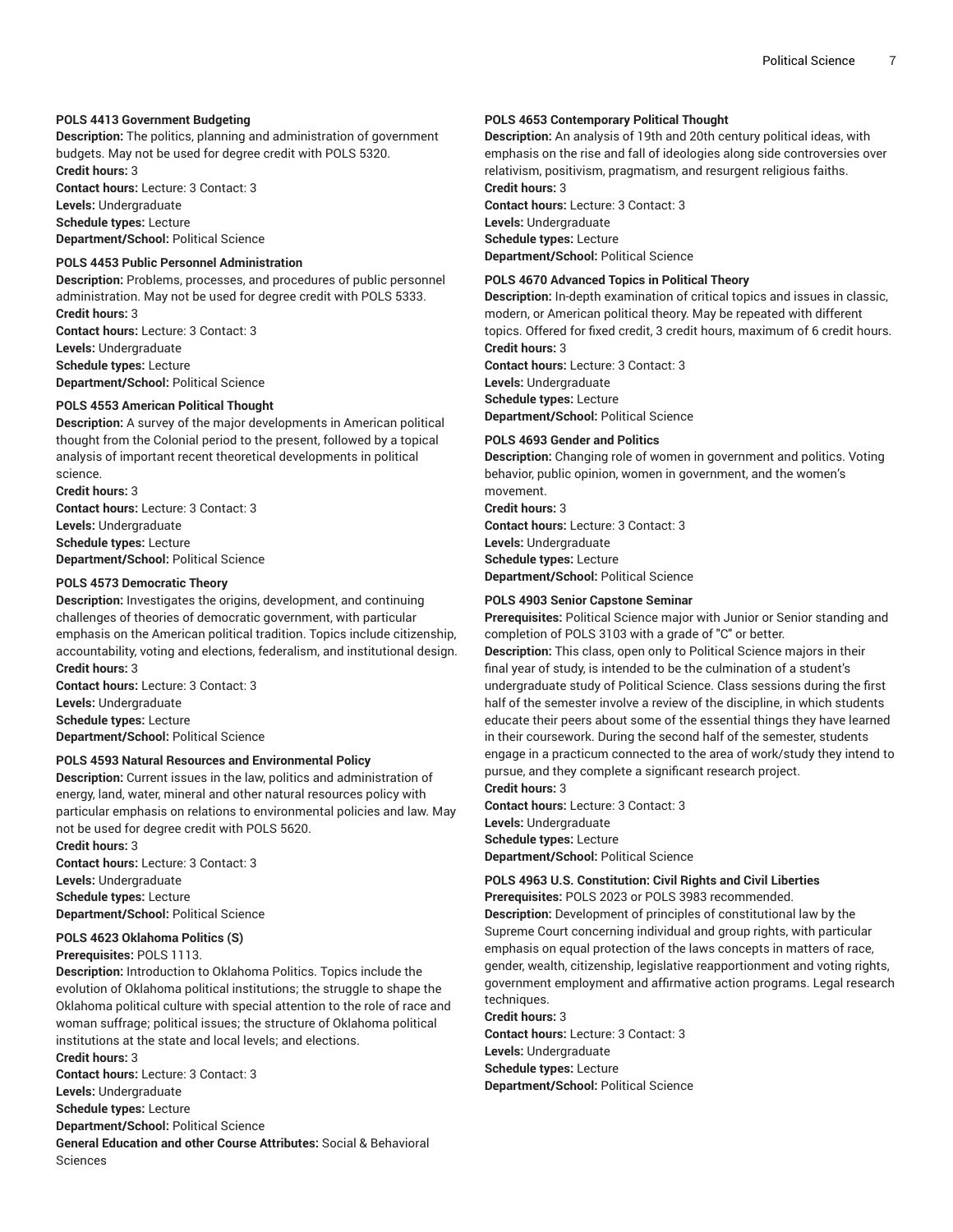#### **POLS 4973 U.S. Constitution: Separation of Powers**

**Prerequisites:** POLS 2023 or POLS 3983 recommended.

**Description:** This course will cover the constitutional law governing the structure of the United States government, including such subjects as the power of the federal government, the separation of powers within the federal government, and the relationship between the federal government and the states (including substantive and due process rights under the Fourteenth Amendment).

**Credit hours:** 3

**Contact hours:** Lecture: 3 Contact: 3 **Levels:** Undergraduate **Schedule types:** Lecture **Department/School:** Political Science

## **POLS 4980 Advanced Topics in Public Law**

**Prerequisites:** POLS 2023 and (POLS 3983 or POLS 3993) or consent of instructor.

**Description:** In-depth examination of critical topics and issues in Public Law. May be repeated with different topics. Offered for fixed credit, 3 credit hours, maximum of 6 credit hours. **Credit hours:** 3

**Contact hours:** Lecture: 3 Contact: 3 **Levels:** Undergraduate **Schedule types:** Lecture

**Department/School:** Political Science

#### **POLS 4990 Independent Study**

**Description:** Application of major relevant theoretical perspectives to selected case studies of political problems and issue areas. Theories and attendant case studies selected by visiting faculty members. Offered for variable credit, 1-3 credit hours, maximum of 6 credit hours. **Credit hours:** 1-3

**Contact hours:** Contact: 1-3 Other: 1-3 **Levels:** Undergraduate **Schedule types:** Independent Study **Department/School:** Political Science

#### **POLS 4993 Political Science Honors Thesis**

**Prerequisites:** Departmental invitation, senior standing, Honors Program participation.

**Description:** A guided reading and research program ending with an honors thesis under the direction of a faculty member, with second faculty reader and oral examination. Required for graduation with departmental honors in political science.

**Credit hours:** 3

**Contact hours:** Contact: 3 Other: 3 **Levels:** Undergraduate **Schedule types:** Independent Study **Department/School:** Political Science

**General Education and other Course Attributes:** Honors Credit

## **POLS 5000 Thesis**

**Description:** Thesis. Offered for variable credit, 1-6 credit hours, maximum of 6 credit hours. **Credit hours:** 1-6

**Contact hours:** Contact: 1-6 Other: 1-6 **Levels:** Graduate **Schedule types:** Independent Study

**Department/School:** Political Science

#### **POLS 5013 Quantitative Methods**

**Prerequisites:** POLS 5103.

**Description:** Required of all graduate students. Fundamental methodological issues in the scientific study of politics. Logic of science, principles of research design and computer data manipulation and analysis.

**Credit hours:** 3

**Contact hours:** Lecture: 3 Contact: 3 **Levels:** Graduate **Schedule types:** Lecture **Department/School:** Political Science

#### **POLS 5020 Creative Component**

**Description:** Individually supervised research. Offered for fixed credit, 3 credit hours, maximum of 6 credit hours.

**Credit hours:** 3 **Contact hours:** Contact: 3 Other: 3 **Levels:** Graduate **Schedule types:** Independent Study **Department/School:** Political Science

#### **POLS 5023 Foundation of Political Science**

**Description:** Overview of the foundational works, theories and approaches that define the discipline of political science and serve as bridges across its subfields. **Credit hours:** 3 **Contact hours:** Lecture: 3 Contact: 3 **Levels:** Graduate **Schedule types:** Lecture

**Department/School:** Political Science

#### **POLS 5030 Internship in Public Administration and Government**

**Description:** Individually supervised internships in administrative and governmental career areas. Paper required. Offered for variable credit, 1-6 credit hours, maximum of 6 credit hours. **Credit hours:** 1-6 **Contact hours:** Contact: 1-6 Other: 1-6 **Levels:** Graduate

**Schedule types:** Independent Study **Department/School:** Political Science

#### **POLS 5040 Readings in Politics, Public Policy or Public Administration Prerequisites:** Consent of supervising professor.

**Description:** Readings in the student's major area of study. Offered for variable credit, 1-6 credit hours, maximum of 6 credit hours.

**Credit hours:** 1-6 **Contact hours:** Contact: 1-6 Other: 1-6 **Levels:** Graduate **Schedule types:** Independent Study **Department/School:** Political Science

#### **POLS 5100 Directed Study**

**Description:** Directed study for master's level students. May not be used for degree credit with POLS 4100. Offered for variable credit, 1-3 credit hours, maximum of 6 credit hours. **Credit hours:** 1-3 **Contact hours:** Contact: 1-3 Other: 1-3

**Levels:** Graduate

**Schedule types:** Independent Study **Department/School:** Political Science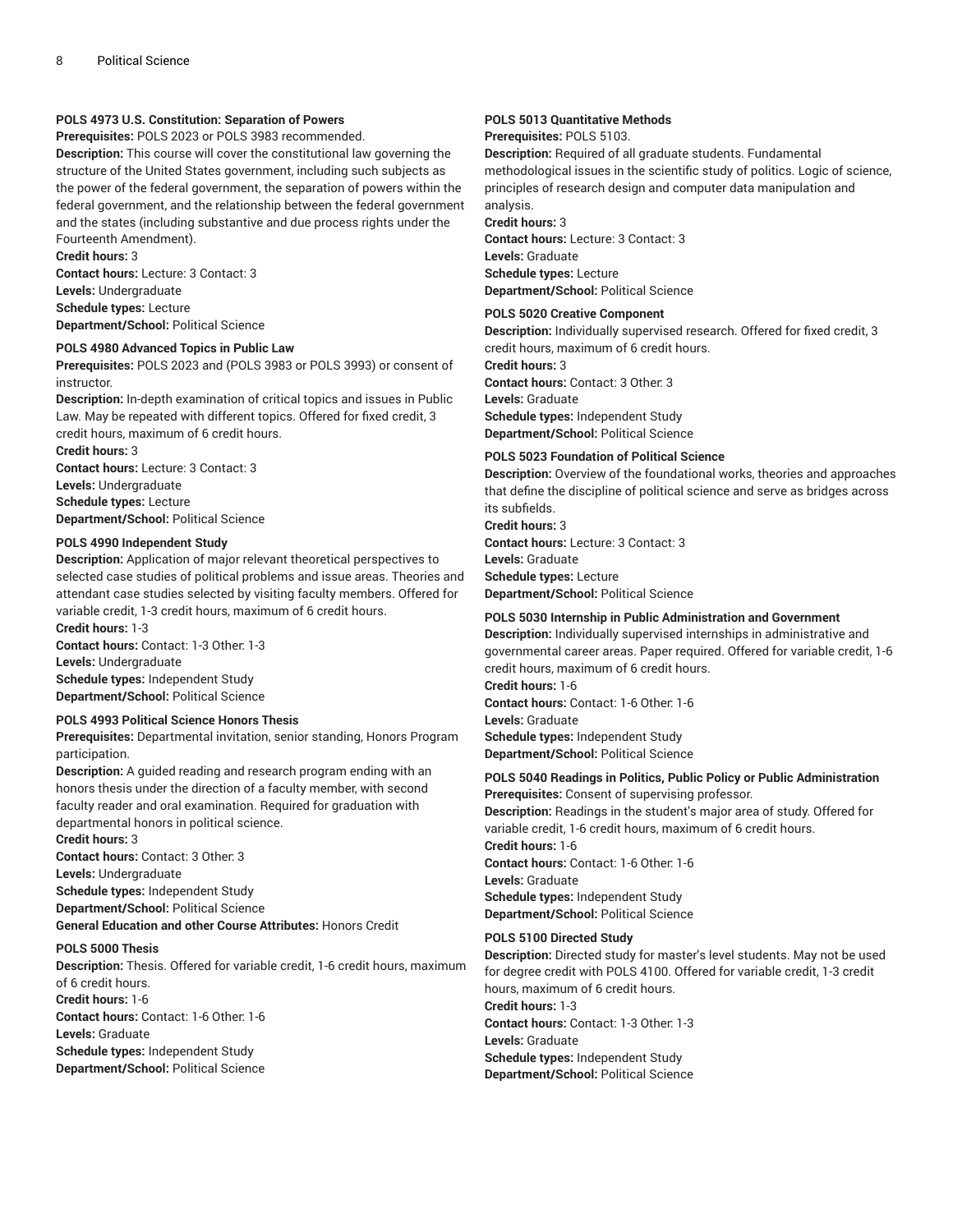#### **POLS 5103 Research Design**

#### **Prerequisites:** Graduate standing.

**Description:** Overview of research design, including conceptualization and operationalization, literature review, deductive and inductive theorizing, hypothesis testing, quantitative and qualitative data collection and analysis.

**Credit hours:** 3

**Contact hours:** Lecture: 3 Contact: 3 **Levels:** Graduate **Schedule types:** Lecture **Department/School:** Political Science

#### **POLS 5113 Seminar in Public Program Evaluation**

**Description:** Methodology of evaluation research in public programs. Emphasis will be placed on designing and interpreting evaluative studies rather than the mastery of particular mathematical, statistical or computer skills.

**Credit hours:** 3 **Contact hours:** Lecture: 3 Contact: 3 **Levels:** Graduate **Schedule types:** Lecture **Department/School:** Political Science

#### **POLS 5133 Politics and Political Economy in the European Union**

**Description:** The institutions and policy-making process of the European Union (EU) and the theoretical traditions in the study of European integration. The institutional form of the EU and the type of European policy that is emerging.

**Credit hours:** 3 **Contact hours:** Lecture: 3 Contact: 3 **Levels:** Graduate **Schedule types:** Lecture **Department/School:** Political Science

#### **POLS 5143 Social and Political Perspectives in Europe**

**Description:** Examination of the current and historical social, cultural and political landscapes of European societies. Material related to identity politics, citizenship, democratization and collective memory feature regularly in the course.

**Credit hours:** 3 **Contact hours:** Lecture: 3 Contact: 3 **Levels:** Graduate **Schedule types:** Lecture **Department/School:** Political Science

#### **POLS 5153 American Foreign Policy**

**Description:** An introduction to the history of America's foreign policy (with an emphasis on foreign relations since WWII), the dominant themes and goals of American foreign policy throughout time, contemporary issues that face the United States, and how foreign policy is made and enforced. May not be used for degree credit with POLS 4013. **Credit hours:** 3

**Contact hours:** Lecture: 3 Contact: 3 **Levels:** Graduate **Schedule types:** Lecture **Department/School:** Political Science

#### **POLS 5163 International Organization**

**Description:** The last one hundred years have seen the rise of international organizations. This class explores the reasons for this proliferation, as well as the impact of organizations such as the United Nations, North Atlantic Treaty Organization, etc. for the conduct of international relations. May not be used for degree credit with POLS 4113. **Credit hours:** 3

**Contact hours:** Lecture: 3 Contact: 3 **Levels:** Graduate **Schedule types:** Lecture **Department/School:** Political Science

#### **POLS 5203 ProSeminar in International Relations**

**Description:** A general survey intended to introduce students to major theoretical paradigms, applications, and debates in the field of international relations.

**Credit hours:** 3

**Contact hours:** Lecture: 3 Contact: 3 **Levels:** Graduate **Schedule types:** Lecture **Department/School:** Political Science

#### **POLS 5210 Topics Seminar in International Relations**

**Description:** In-depth examination of critical topics and issues in International Relations. May be repeated up to 6 hours with different topics. Offered for fixed credit, 3 credit hours, maximum of 6 credit hours. May not be used for degree credit with POLS 4010.

**Credit hours:** 3 **Contact hours:** Lecture: 3 Contact: 3 **Levels:** Graduate **Schedule types:** Lecture **Department/School:** Political Science

## **POLS 5213 Seminar in the International Political Economy**

**Prerequisites:** Graduate standing. **Description:** Research on the mechanics and theories of interaction between economic and political phenomena. Same course as INTL 5213. **Credit hours:** 3 **Contact hours:** Lecture: 3 Contact: 3

**Levels:** Graduate **Schedule types:** Lecture **Department/School:** Political Science

#### **POLS 5223 Security Analysis and Briefing**

**Description:** The purpose of this course is to provide students with the basic tools used by intelligence analysis. In the course, we will discuss the psychology of intelligence, how to nurture analytical creativity, methods of intelligence analysis, and ways that analysts present their findings to the consumer. We will also engage in several exercises involving both hypothetical and real-world problems that will allow you to develop your critical thinking skills. Finally, we will create an intelligence product that brings together all the skills learned in the course. May not be used for degree credit with POLS 4023.

**Credit hours:** 3 **Contact hours:** Lecture: 3 Contact: 3 **Levels:** Graduate **Schedule types:** Lecture **Department/School:** Political Science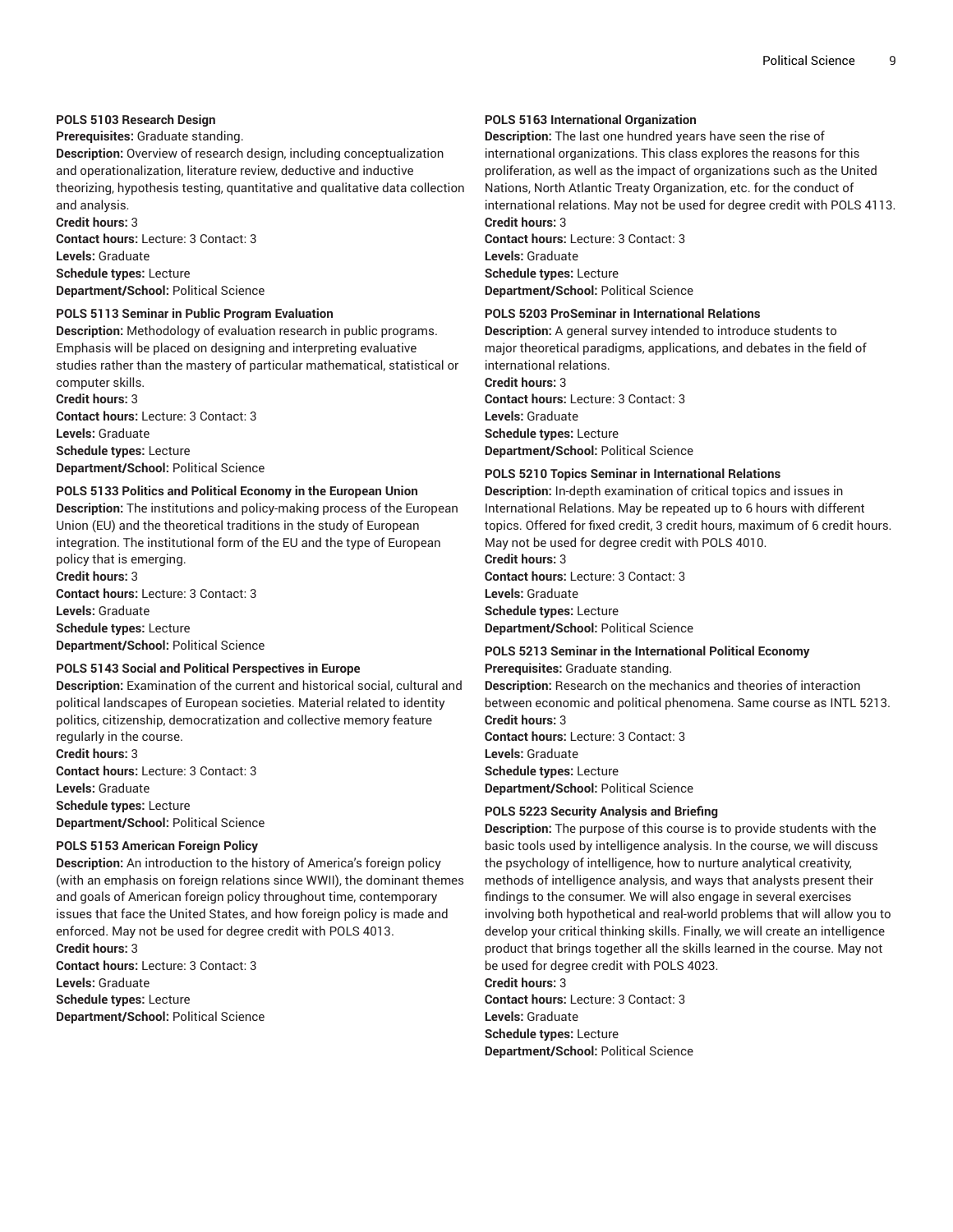## **POLS 5253 Conflict Management and Peacebuilding**

**Description:** An introduction to the tactics, strategies, and tools of conflict management. Student will engage with current research in this field, with a focus on understanding of what works - and what does not in resolving civil wars and communal violence.

**Credit hours:** 3

**Contact hours:** Lecture: 3 Contact: 3 **Levels:** Graduate **Schedule types:** Lecture

**Department/School:** Political Science

#### **POLS 5273 Diplomacy**

**Description:** Overview of the theoretical and practical dimensions of diplomacy. This class explores the history of diplomacy, its place within the study of international relations, the rise of diplomatic norms, the evolution of diplomacy, and the fragility and art of negotiation.

**Credit hours:** 3 **Contact hours:** Lecture: 3 Contact: 3 **Levels:** Graduate **Schedule types:** Lecture **Department/School:** Political Science

#### **POLS 5313 Public Management**

**Description:** Introduction to the general principles of management as they are applied in the public sector. Systems theory, organization design, and techniques of supervision.

**Credit hours:** 3 **Contact hours:** Lecture: 3 Contact: 3 **Levels:** Graduate **Schedule types:** Lecture **Department/School:** Political Science

#### **POLS 5320 Seminar in Public Budgeting and Finance**

**Description:** Major processes and practices involved in governmental budgeting in the United States at national, state and local level. May not be used for degree credit with POLS 4413. Offered for fixed credit, 3 credit hours, maximum of 6 credit hours.

**Credit hours:** 3 **Contact hours:** Lecture: 3 Contact: 3 **Levels:** Graduate **Schedule types:** Lecture **Department/School:** Political Science

#### **POLS 5323 Urban Politics and Management**

**Description:** Introduction to the concepts, processes and techniques of managing urban political systems to include problems of leadership, decision-making, general management and group behavior. May not be used for degree credit with POLS 4403.

**Credit hours:** 3 **Contact hours:** Lecture: 3 Contact: 3 **Levels:** Graduate **Schedule types:** Lecture **Department/School:** Political Science

#### **POLS 5333 Seminar in Public Personnel Administration**

**Description:** Current practices, problems and issues in public sector personnel administration, including merit system, civil service reform collective bargaining, and equal opportunity and affirmative action. May not be used for degree credit with POLS 4453.

**Credit hours:** 3 **Contact hours:** Lecture: 3 Contact: 3 **Levels:** Graduate **Schedule types:** Lecture **Department/School:** Political Science

#### **POLS 5353 Seminar in Design, Structure and Processes of Public Organizations**

**Description:** Administration in the public sector, stressing traditional and emerging organization structures. Awareness of administrative processes and environment that include program design, implementation, and administrative accountability.

**Credit hours:** 3 **Contact hours:** Lecture: 3 Contact: 3 **Levels:** Graduate **Schedule types:** Lecture **Department/School:** Political Science

#### **POLS 5363 Public Sector Dispute Resolution**

**Prerequisites:** Senior or graduate standing.

**Description:** Labor relations and employment issues in the public sector, and the various methods for resolving government personnel conflicts without resort to violence or litigation. Focus on labor law, employment law and Alternative Dispute Resolution as they apply to government employment.

**Credit hours:** 3

**Contact hours:** Lecture: 3 Contact: 3 **Levels:** Graduate **Schedule types:** Lecture **Department/School:** Political Science

#### **POLS 5393 Politics of Disaster**

**Credit hours:** 3 **Contact hours:** Lecture: 3 Contact: 3 **Levels:** Graduate **Schedule types:** Lecture **Department/School:** Political Science

#### **POLS 5403 ProSeminar in Comparative Politics**

**Prerequisites:** Graduate standing and 5303 or consent of instructor. **Description:** Situates disaster phases in the political context at the local, national, and international levels. Examines research on specific events and their interactive effects between the political system and various phases of disaster.

**Credit hours:** 3 **Contact hours:** Lecture: 3 Contact: 3 **Levels:** Graduate **Schedule types:** Lecture **Department/School:** Political Science

#### **POLS 5410 Topics Seminar in Comparative Politics**

**Description:** In-depth examination of critical topics and issues in Comparative Politics. May be repeated up to 6 hours with different topics. May not be used for degree credit with POLS 4020. Offered for fixed credit, 3 credit hours, maximum of 6 credit hours.

**Credit hours:** 3 **Contact hours:** Contact: 3 Other: 3 **Levels:** Graduate **Schedule types:** Independent Study **Department/School:** Political Science

#### **POLS 5510 Seminar in Political Behavior**

**Description:** Examination of contemporary theories of political behavior with emphasis on empirical studies. Offered for variable credit, 1-3 credit hours, maximum of 6 credit hours. **Credit hours:** 1-3 **Contact hours:** Contact: 3-18 Other: 3-18 **Levels:** Graduate **Schedule types:** Independent Study **Department/School:** Political Science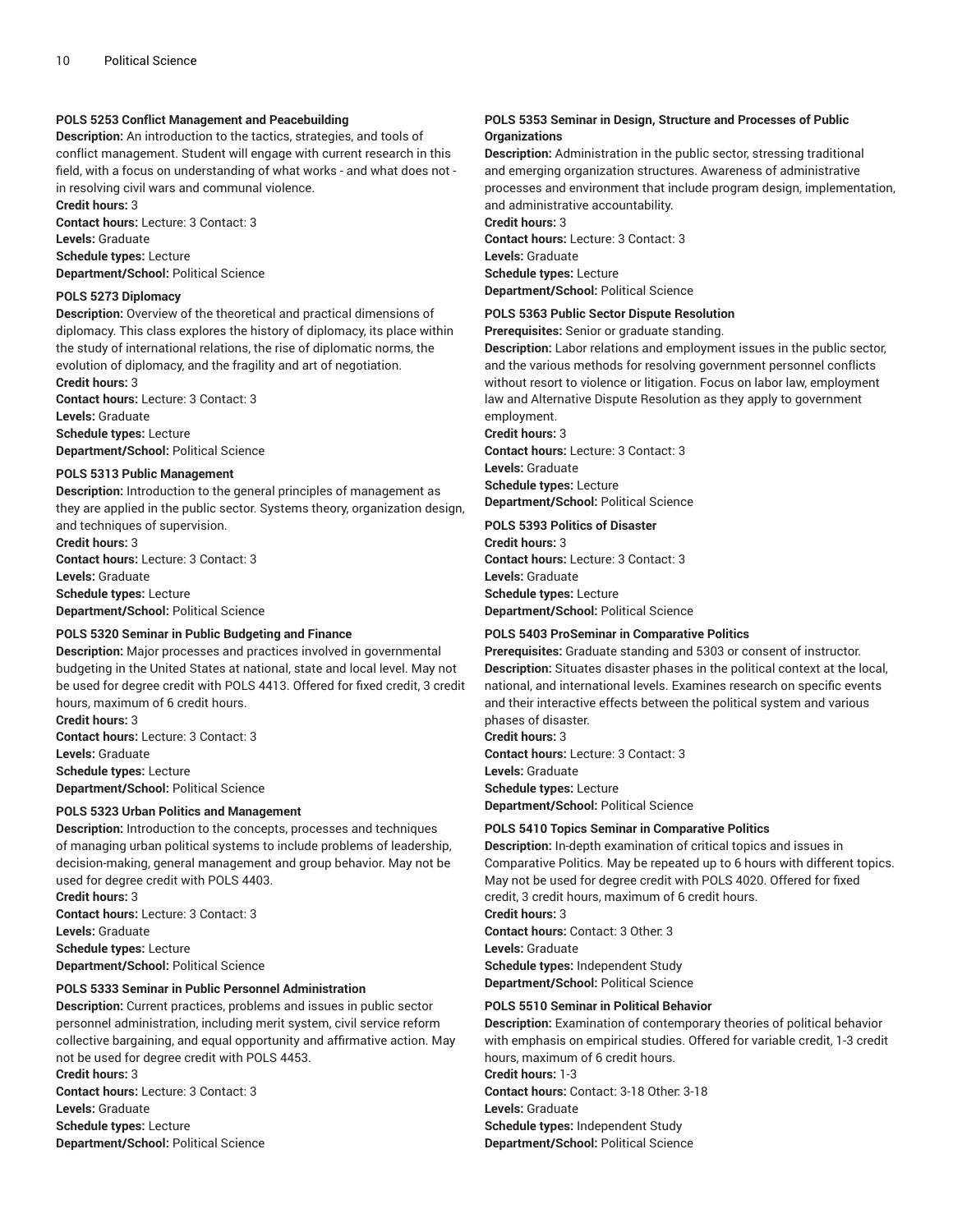#### **POLS 5513 Seminar in Political Psychology**

**Description:** Examination of psychological theories as they pertain to political behavior, including attitude change, political cognition, public opinion and decision-making.

**Credit hours:** 3

**Contact hours:** Lecture: 3 Contact: 3 **Levels:** Graduate **Schedule types:** Lecture

**Department/School:** Political Science

#### **POLS 5613 Public Policy Analysis**

**Description:** Analytical methods for evaluating public policies and examination of the public processes including policy design, implementation and evaluation. May not be used for degree credit with POLS 3493.

**Credit hours:** 3 **Contact hours:** Lecture: 3 Contact: 3 **Levels:** Graduate **Schedule types:** Lecture **Department/School:** Political Science

#### **POLS 5620 Seminar in Natural Resource Policy, Law and Administration**

**Description:** Analysis of the legal and public policy aspects of environmental regulation, including special emphasis on one of three components: environmental law, administrative law, and national resource law and policy. May not be used for degree credit with POLS 4593. Offered for fixed credit, 3 credit hours, maximum of 9 credit hours.

**Credit hours:** 3 **Contact hours:** Lecture: 3 Contact: 3 **Levels:** Graduate **Schedule types:** Lecture **Department/School:** Political Science

#### **POLS 5633 Practical Environmental Compliance**

**Description:** Environmental decision-making, reading and understanding environmental statutes and regulations, and effectively dealing with the EPA. Environmental permitting and enforcement, policies and procedures. Review of hazardous waste regulations with emphasis on ground water problems. May not be used for degree credit with POLS 4363. **Credit hours:** 3

**Contact hours:** Lecture: 3 Contact: 3 **Levels:** Graduate **Schedule types:** Lecture **Department/School:** Political Science

## **POLS 5643 Regulatory Risk Analysis**

**Description:** Risk-based decision making, government's risk analysis paradigm, risk analysis policy, and social aspects of risk assessment. Review of the RCRA corrective action, CERCLA (Superfund) remedial action, and NEPA environmental impact study programs. **Credit hours:** 3

**Contact hours:** Lecture: 3 Contact: 3 **Levels:** Graduate **Schedule types:** Lecture **Department/School:** Political Science

#### **POLS 5673 Understanding and Responding to Terrorism**

**Description:** Exploration of the experience of non-state terrorism in the U.S. and Western European democracies in the late 20th century. Understanding terrorism as a political, social, and historical phenomenon; the current and future threat of terrorism, both foreign and domestic; governmental choices in responding to terrorism in democratic societies and; U.S. anti-terrorism policies and considerations that emergency responders face in preparing for and responding to terrorist incidents. **Credit hours:** 3 **Contact hours:** Lecture: 3 Contact: 3 **Levels:** Graduate **Schedule types:** Lecture **Department/School:** Political Science

## **POLS 5703 ProSeminar in American Politics**

**Description:** Overview of a wide range of classic works in American institutions and Political Behavior. It examines not only the classic works in each area of these subfields, but a sampling of current work being done in the field.

**Credit hours:** 3 **Contact hours:** Lecture: 3 Contact: 3 **Levels:** Graduate **Schedule types:** Lecture **Department/School:** Political Science

#### **POLS 5710 Topics Seminar in American Politics**

**Description:** In-depth examination of critical topics and issues in American Politics. May be repeated up to 6 hours with different topics. May not be used for degree credit with POLS 4000. Offered for fixed credit, 3 credit hours, maximum of 6 credit hours.

**Credit hours:** 3 **Contact hours:** Lecture: 3 Contact: 3

**Levels:** Graduate

**Schedule types:** Lecture **Department/School:** Political Science

#### **POLS 5713 Seminar in Public Law**

**Description:** Literature of public law in the United States. Overview of the approaches that shape the theoretical and empirical contours of the public law field and contribute to multidisciplinary law and social science studies. May not be used for degree credit with POLS 4353.

**Credit hours:** 3 **Contact hours:** Lecture: 3 Contact: 3 **Levels:** Graduate **Schedule types:** Lecture **Department/School:** Political Science

#### **POLS 5720 Topics in Political Science**

**Description:** In-depth examination of critical topics and issues in Political Science. May be repeated up to 6 hours with different topics. Offered for fixed credit, 1-3 credit hours, maximum of 6 credit hours.

**Credit hours:** 3 **Contact hours:** Lecture: 3 Contact: 3 **Levels:** Graduate **Schedule types:** Lecture **Department/School:** Political Science